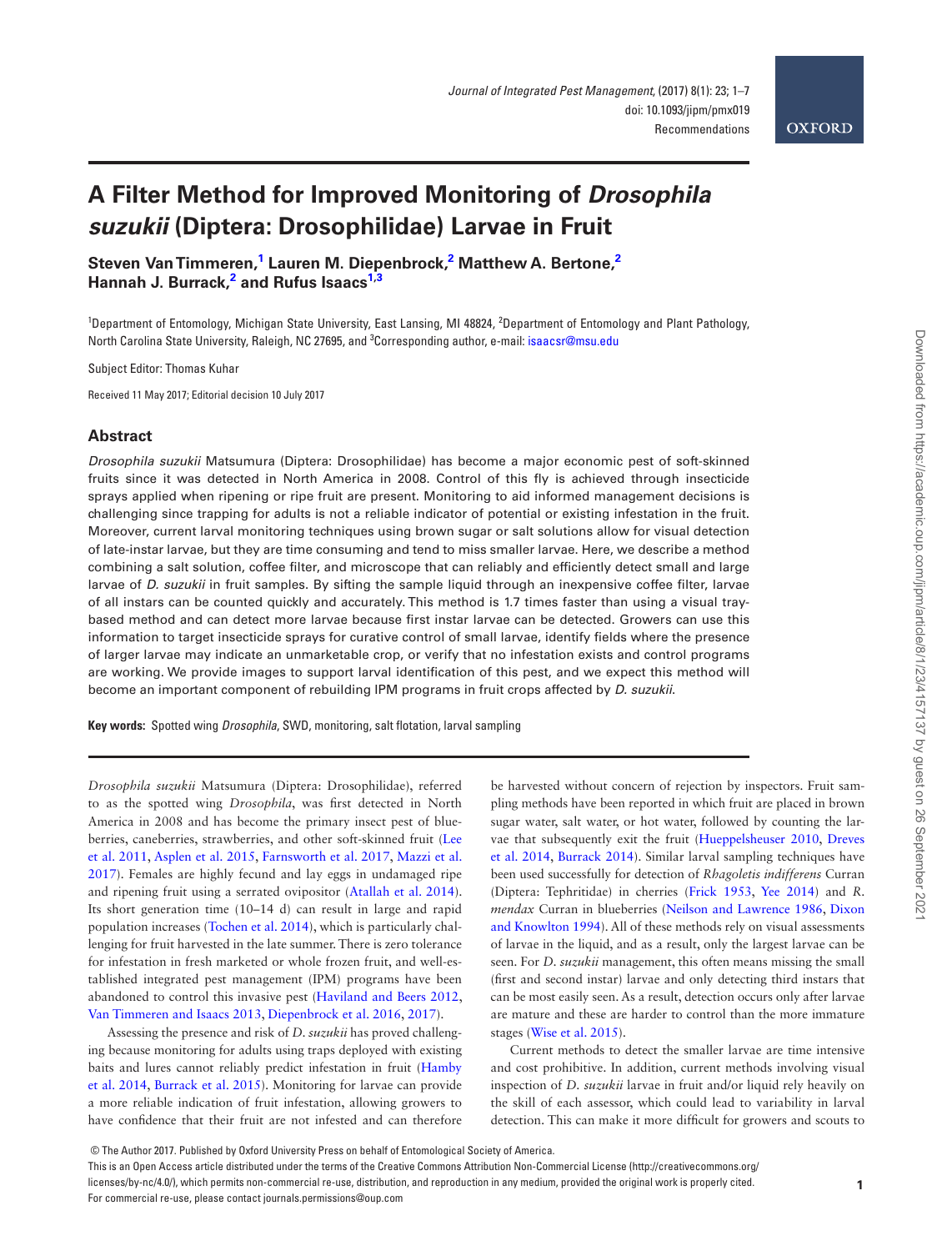get an accurate assessment of infestation. Similarly, constraints apply to researchers who may miss the full effects of their treatments on the initial immature instars if only the mature ones can be detected. There is also limited information on the morphology of this economically important life stage of *D. suzukii*, so there is a need for visual tools to assist with identification.

Improved monitoring techniques are needed for early detection of *D. suzukii* larval infestation to allow growers to react and take appropriate measures to protect the fruit. Here we describe an improved salt test monitoring technique that uses an inexpensive filter to help detect small and large larvae in fruit samples. We also provide images of the instars, including detailed comparisons of their morphology, to aid growers, fruit inspectors, and researchers in identifying the immature stages of this pest.

# **Filter Salt Test Methods**

The following protocol is recommended for sampling fruit to detect *D. suzukii*. It has been tested in blueberries, blackberries, raspberries, strawberries, and cherries. If sampling other fruit, the methods we describe may need to be modified.

#### Step 1: Collect Fruit

Collect ripe fruit samples to be assessed. Infestation of fruit by drosophilids varies greatly by fruit maturity level and quality status, so fruit should be sorted according to the needs of the assessor. In commercial fruit fields or orchards where infestation at harvest is a concern, fruit samples should represent the maturity of fruit that will be harvested [\(Fig. 1A\)](#page-2-0). Sample size should be ~8-16 fl oz (237– 473 ml) and this can be scaled up or down based on the amount of fruit available. There is not currently a research-based sampling scheme for *D. suzukii* larvae within fruit, but sampling more fruit will increase the chance of detecting infestation. The fruit sample can be weighed to enable calculation of the number of larvae per pound (kg), or the number of berries in the sample can be counted in order to determine the number of larvae per berry.

#### Step 2: Lightly Crush Fruit

Place fruit sample in a 1 gallon (3.79 liter) resealable plastic bag and seal it. Set the bag on a hard surface and lightly crush each of the berries to break the skin without releasing the inside pulp [\(Fig. 1B\)](#page-2-0), to allow the salt solution to enter fruit. Crushing is best accomplished using the thumb or index finger, but a deli cup lid can also be used to increase the surface area for larger samples. For blueberries, this means pushing on them until the skin breaks, whereas for raspberries or blackberries this means lightly depressing the berry to separate the drupelets. Do not mash the berries as this will add pulp to the liquid which makes the larval assessment difficult.

#### Step 3: Add Salt Solution

Add 1 cup of white table salt ([Table 1](#page-2-1)) to 1 gallon of tap water (312.6 g salt per 3.79 liter water) and shake until the salt is fully dissolved. In practice, make this solution in bulk and have it available before sampling. Pour the solution into the bag, covering the berries with salt water, and seal the bag ([Fig. 1C](#page-2-0)). Remove as much air as possible from the bag to minimize the chances of larvae crawling out of the salt water and towards the top of the bag. Place the bag in a plastic bin to keep the bag propped up and ensure all the berries remain fully covered ([Fig. 1C](#page-2-0)). Let the bag sit for at least 1 h before observing larvae. Shorter intervals may be acceptable if only presence or absence information is required [\(Dreves et al. 2014\)](#page-6-13), but waiting the full hour will ensure the maximum number of larvae will have exited the fruit. Blueberry, blackberry, raspberry, and cherry samples can be refrigerated in the salt solution for later assessment, but strawberries should be assessed within an hour of soaking, as fruit will degrade and become difficult to filter.

#### Step 4: Separate the Fruit and Filter the Larvae

Pour the fruit and salt water out of the bag and through a coarse filter such as a layer of 0.25 in. (6.35 mm) metal hardware mesh ([Fig. 1D\)](#page-2-0). Allow the liquid to pass through into a reusable basket style coffee filter designed for an 8–12 cup coffee pot ([Table 1](#page-2-1), [Fig. 1D](#page-2-0)). Coffee filters are available with stainless steel or polyester mesh, and the stainless steel version is more durable and clogs less frequently than polyester. The coarse filter can be glued inside a funnel as an easy way to separate out the fruit and allow the liquid to drain ([Fig. 1D\)](#page-2-0). Rinse the berries with a pressurized spray bottle or sink spray nozzle to remove larvae that may remain stuck on berries. Also rinse out the bag to ensure larvae do not remain stuck to the inside. Once rinsed, discard the berries and bag. Note that heavily infested samples or samples with more pulp may drain more slowly. Filters with slowly draining samples can be placed in a small container to collect draining water.

#### Step 5: Count and Identify Larvae

The contents of the coffee filter can be observed using a stereomicroscope set to  $\times$ 5–10 magnification ([Fig. 1E](#page-2-0) and [F\)](#page-2-0), and the number of *D. suzukii* larvae can be counted using their size to distinguish among instars ([Fig. 2](#page-3-0)). Counts of each can then be recorded for each sample. The number of *Drosophila* eggs can also be counted if present ([Fig. 2](#page-3-0)), but eggs are not as reliably dislodged as larvae are from fruit by the salt test. While assessing fruit samples for *D. suzukii*, larvae of tephritid flies such as *Rhagoletis* species can also be counted. Early instar larvae of the tephritids may be similar in size to late instar *Drosophila* larvae but they can be identified using diagnostic characteristics ([Fig. 3](#page-3-1)) ([Hauser 2016](#page-6-20)). Larger tephritid larvae and other potential fruit contaminant insects can be easily differentiated from *Drosophila* larvae by their size and shape.

If greater precision is needed in identifying the instars of *D. suzukii* then the mouthparts and spiracles can be examined [\(Figs.](#page-3-2) [4](#page-3-2) and [5](#page-4-0)). We analyzed the number of teeth on the mouth hooks (mandibles) of 15–21 larvae of each instar, and found that they have an average ( $\pm$ SD) of 1.0  $\pm$  0.0 tooth in first instars, 4.2  $\pm$  0.7 teeth in second instars, and  $13.1 \pm 2.2$  teeth in third instars [\(Fig. 4\)](#page-3-2). Under the magnification used for fruit sampling ([Fig. 2\)](#page-3-0), the mouth hooks can be distinguished between instars. Those in first instars are short, each having a single large tooth that is about the size of the tip of the hook; second instars have a large basal tooth on each hook with a number of smaller teeth separating it from the tip of the hook; and third instar hooks appear long, curved, and somewhat smooth, their teeth being numerous but small and blunt ([Fig. 4\)](#page-3-2). The anterior spiracles can also be used to differentiate among the instars as first instars have no visible spiracles or spiracle openings, second instars have spiracles ending in trunks but no apparent spiracle openings (appear as small club-like organs), and third instars have spiracles ending in finger- or pencil-like papillae and have several visible spiracle openings [\(Fig. 5](#page-4-0)) [\(Bodenstein 1950](#page-6-21)). Determining the different stages of larval development can be time consuming, and for most pest management decision making it will be sufficient to classify larvae by size class [\(Fig. 2\)](#page-3-0).

After counting and classifying larvae, coffee filters should be rinsed and washed thoroughly before reuse.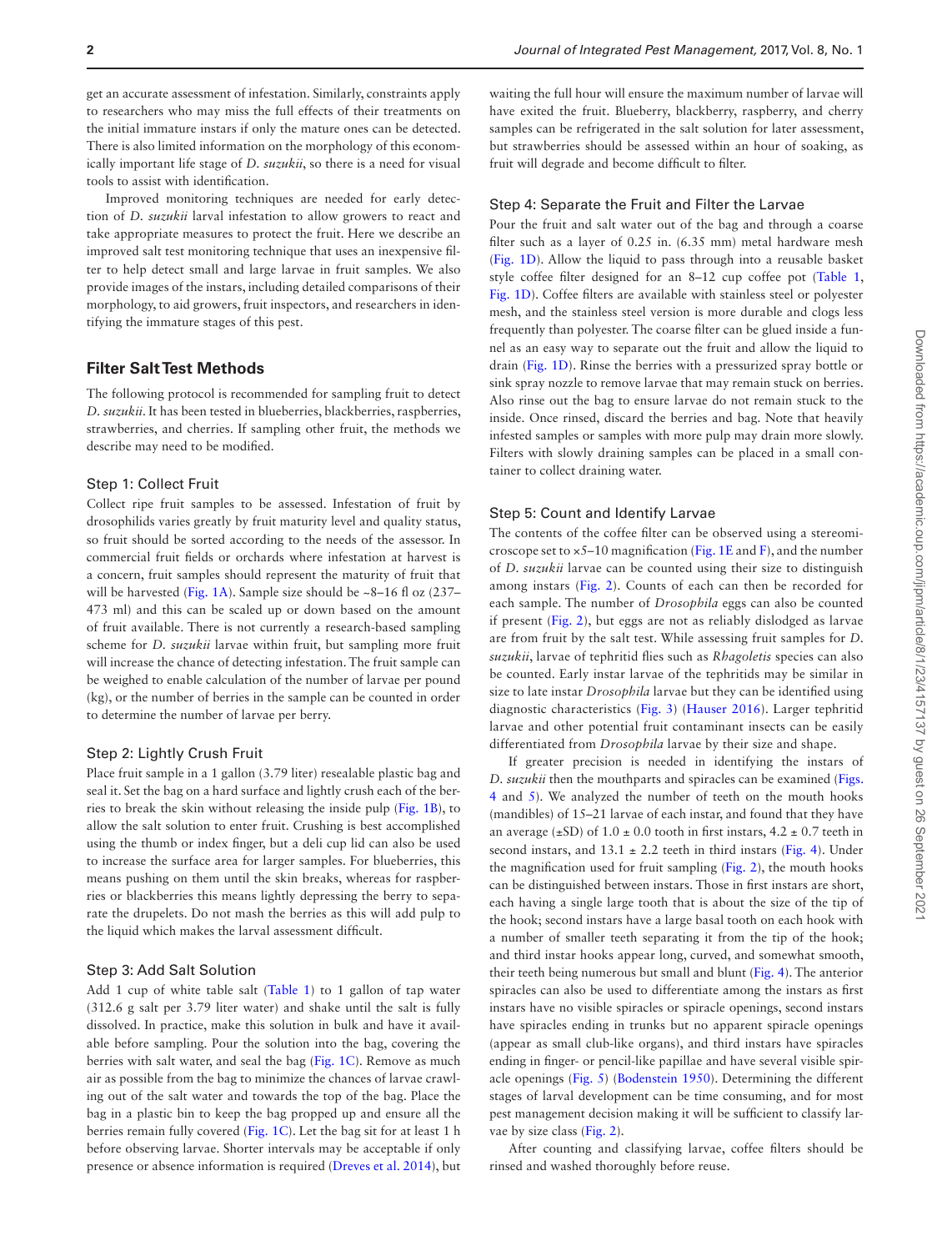

<span id="page-2-0"></span>**Fig. 1.** Follow these steps to sample fruit for *D. suzukii* larvae: (A) Collect 8–16 oz (237–473 ml) of ripe berries; (B) place berries in a 1 gallon resealable plastic bag and lightly crush berries; (C) add salt water to berries, place bag upright in a plastic bin, and incubate for 1 h; (D) pour salt water and berries into course filter funnel and rinse berries off to wash larvae into reusable coffee filter; (E) use microscope or other magnifier to view larvae in the coffee filter; and (F) count the number of larvae in the bottom of the filter.

<span id="page-2-1"></span>

|  |  |  |  |  |  |  |  | Table 1. Supplies list for conducting the filter salt test method to detect <i>Drosophila</i> larvae in fruit samples |  |  |  |
|--|--|--|--|--|--|--|--|-----------------------------------------------------------------------------------------------------------------------|--|--|--|
|--|--|--|--|--|--|--|--|-----------------------------------------------------------------------------------------------------------------------|--|--|--|

| Product                                            | Product details                                                                                 | Company                    | City                               |
|----------------------------------------------------|-------------------------------------------------------------------------------------------------|----------------------------|------------------------------------|
| White table salt                                   | Cargill brand Top-Flo granulated salt                                                           | Cargill Salt               | Minneapolis, MN                    |
| Hardware cloth                                     | Mat Midwest 23-gauge hardware cloth                                                             | Mat Holdings, Inc.         | Long Grove, IL                     |
| Plastic funnel                                     | Plews 48 oz plastic utility funnel, Model #75-064                                               | Plews & Edelmann           | Dixon, IL                          |
| Pressurized spray bottle<br>Reusable coffee filter | Solo One-Hand Pressure Sprayer, Model #418<br>Medelco 12 cup basket coffee filter, Model #BF215 | Solo Inc.<br>Medelco, Inc. | Newport News, VA<br>Bridgeport, CT |

# **Testing Detection of** *D. suzukii* **Larvae**

To test this method, an experiment was conducted where ripe storebought blueberries were exposed to adult *D. suzukii* for 6 d and the resulting infested fruit were placed in plastic resealable bags, lightly crushed, and placed in a liquid solution. A salt solution and brown sugar solution were compared as these are two commonly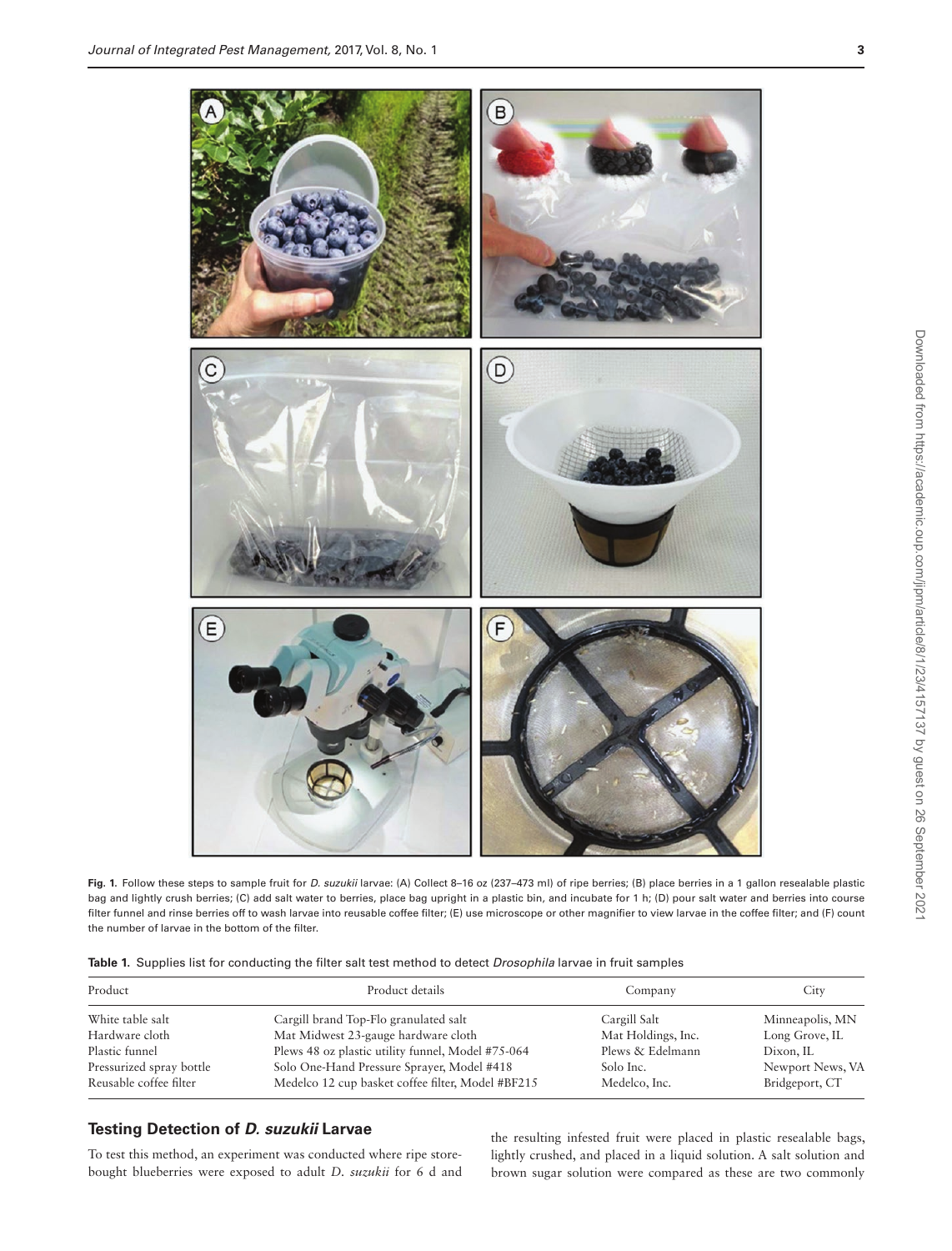

**Fig. 2.** *Drosophila suzukii* egg and small, medium, and large larvae as seen under a microscope after sifting using a reusable coffee filter. Scale is in millimeters.

<span id="page-3-0"></span>

**Fig. 3.** Tephritid (top) and drosophilid (bottom) larval shapes and approximate third instar sizes and posterior spiracle slit arrangement in Tephritidae (right). Tephritid larvae have a flattened posterior, and first instar larvae have one pair of posterior spiracle slits, while second and third instars have three pairs of posterior spiracle slits.

<span id="page-3-1"></span>

<span id="page-3-2"></span>**Fig. 4.** *D. suzukii* egg, instars and mouth hooks. Egg and first instar were preserved directly in 95% ethanol. Second and third instars were prepared by fixing live larvae in recently boiled water and storing in 95% ethanol. Images were gathered using stacking software.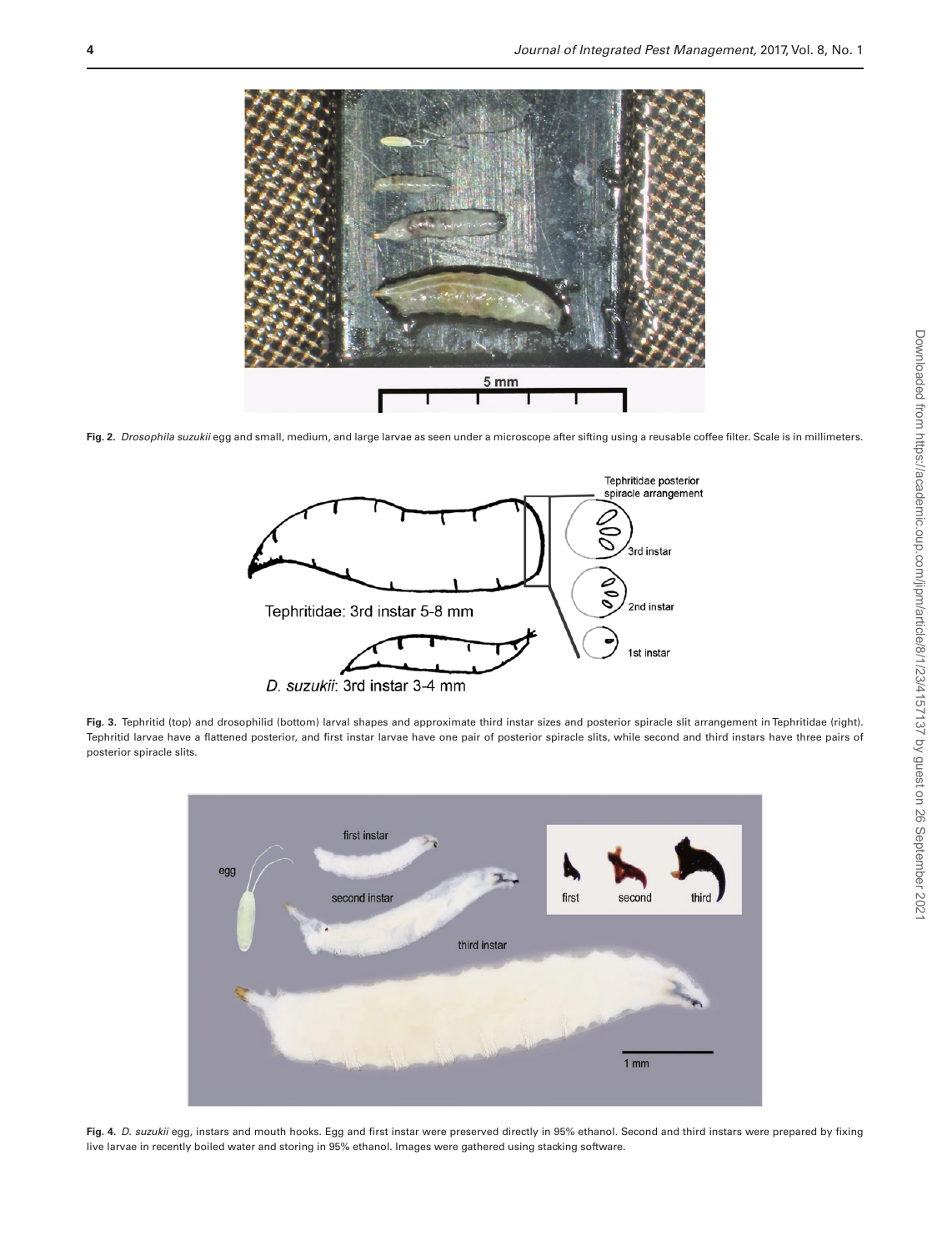

<span id="page-4-0"></span>**Fig. 5.** *Drosophila suzukii* instars and showing posterior (left) and anterior (right) spiracles. First instar was preserved directly in 95% ethanol. Second and third instars were prepared by fixing live larvae in recently boiled water and storing in 95% ethanol.

used sampling solutions ([Yee 2014](#page-6-16)), with room temperature tap water used as a control. There were five samples of each liquid, to compare the number of eggs and larvae detected using each method. Samples were first assessed visually in the bags (standard method) by trained observers and were subsequently assessed using the methods described here using a filter and microscope. We also compared the time it took to assess a 4 oz (118.3 ml) sample of infested blueberries using the filter salt test described here versus the tray-based method

outlined by [Dreves et al. \(2014\)](#page-6-13) using a lighted magnifier (Global Industrial 3 Diopter Magnifying Desk Lamp, Model #WB695231, Global Equipment Company, Port Washington, New York, ×1.75 magnification) and a digital timer. Four replicates of each treatment were set up and assessed on 5 April 2017. Assessment times were recorded as the total time required for an experienced assessor to prepare and sift salt test samples and subsequently count all larvae that were present in the filter or tray.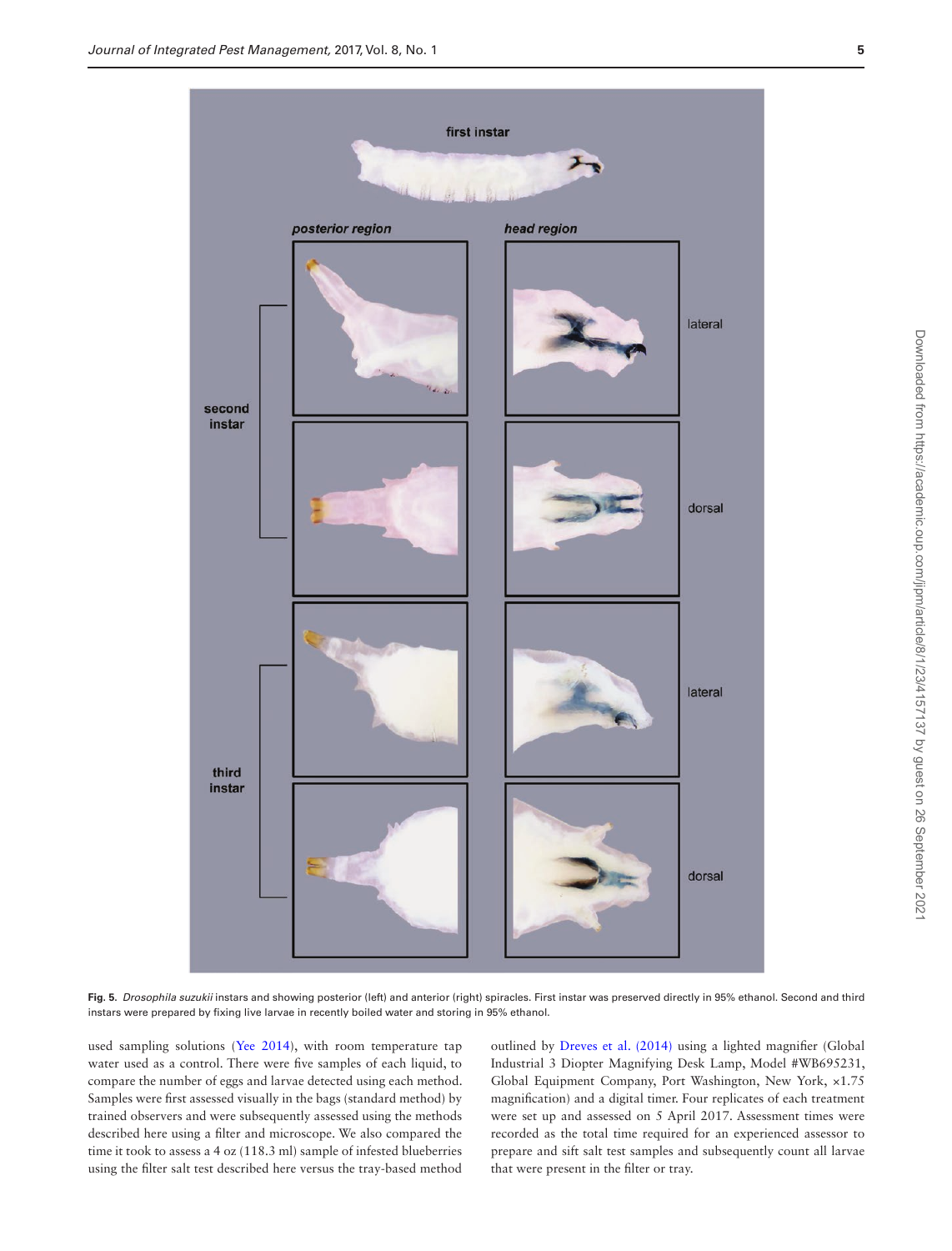All statistical analyses were performed using Systat 13 (Systat Software, Inc., Chicago, IL). To compare sampling methods, the total number of eggs and larvae detected visually were analyzed using one-way analysis of variance (ANOVA) and Tukey's honest significant difference (HSD) test for means separation. The total number of eggs and larvae detected visually or using the filter salt test method were compared using a two-sample *t*-test. Total assessment times for the filter or tray-based sampling methods were compared using a two-sample *t*-test.

## **Results and Discussion: Integrating Larval Sampling into IPM for** *D. suzukii*

The larval sampling method outlined here can improve the accuracy and efficiency of existing larval sampling methods for *D. suzukii*. It enables assessment of small larvae in a way that is not possible with the typical visual assessment methods used by many growers, crop consultants, and fruit processors. More larvae were detected by visual observation (without filter) using the brown sugar and the salt solutions when compared with a tap water control  $(F = 16.48;$  $df = 2$ , 12;  $P < 0.0001$ ), and there was no significant difference between the salt and brown sugar solutions ( $P < 0.84$ ). However, four times as many larvae were detected using the filter method we describe here (82.1  $\pm$  9.5 larvae per sample) compared with larvae found by visual observation  $(24.5 \pm 3.7)$  larvae per sample)  $(t = 7.67)$ ;  $df = 1, 6; P = 0.002$ ). Importantly, first and second instar larvae were detectable using the filter method, while few could be detected using visual observation alone.

The filter method described here also decreases the chance that external factors will affect the number of larvae detected in a sample. Factors such as lighting, sampling tray color, and visual acuity of the assessor may affect larval detection frequency in a standard visual assessment, but will not affect detection frequency in the filter sampling method that employs a microscope to improve the detection of larvae. It is important to note that methods for sampling smaller larvae using magnification already exist ([Yee 2012\)](#page-6-22). However, the time-consuming nature of using these types of magnified assessments make them less practical for use in an IPM program and more cumbersome for use by researchers assessing experiments. The filter method described here is a fast, efficient, and cost-effective way to assess fruit samples for smaller larvae. Fruit sample assessments were almost twice as fast using the filter method  $(3.8 \pm 0.1 \text{ min per sam-})$ ple, including preparation time) when compared with the tray-based method (6.5 ± 0.4 min per sample) (*t* = –6.6; df = 1, 6; *P* = 0.004).

Having a fast and accurate assessment method for larval detection is valuable for growers, crop scouts, and consultants for whom sample assessment time is an important consideration. Fruit for salt test samples can be prepared and set in the salt solution immediately after collection during visits to fields during the day and allowed to sit while conducting other scouting tasks, and then the samples can be filtered as described above and larvae counted. The speed at which samples can be assessed using this method is advantageous for researchers as well, and will allow for larger numbers of samples from replicated experiments to be assessed accurately. An additional advantage for researchers is that the filtered samples could be sealed in plastic deli containers along with a small amount of water or ethanol and refrigerated for later assessment in genetic, morphological, or other studies. This method may also be useful for fruit processors who are testing fruit samples for infestation. Samples can be set up rapidly and assessed in a quick, yet accurate manner. Identification of tephritid larvae will also be useful for fruit destined for certain export markets. Many processors and crop consultants use microscopes in their businesses already, and those that do not could use a magnifier placed over the filter to conduct the assessments. Microscopes fitted with a camera system or cellphones with inexpensive macro attachment could also be used with this approach to take photos of the sample to provide verification that samples are clean or that larvae were detected. In addition, all of the items used for the filter method [\(Table 1](#page-2-1)) are available for purchase online or from local food and hardware stores.

Being able to detect smaller *D. suzukii* larvae efficiently will improve IPM programs. [Wise et al. \(2015\)](#page-6-19) found that some insecticides can provide post-infestation curative activity against *D. suzukii* larvae in blueberries, and post-harvest cold storage can significantly reduce survival of immature *D. suzukii* within fruit ([Aly et al. 2016\)](#page-6-23). This easier method for detecting smaller larvae may enable the use of larval sampling to inform the use of insecticide applications in fields where only eggs and young larvae are detected and where curative control may provide sufficient control for the fruit to be harvested. Efficient larval detection can allow growers to identify at-risk fields and use appropriate management actions (e.g., insecticide application, fruit removal, or cold storage) to minimize the impacts of infestation. Likewise, growers can use this sampling method as verification that control programs are working.

An important component of successfully integrating this filter sampling method into an IPM program is assessing enough samples to accurately detect *D. suzukii* infestation in a field. Samples should be collected and tested from as many locations within the field as time permits, making sure that each sample is collected from multiple bushes. The more samples tested the greater the confidence that larvae detected (or not detected) are accurately representing infestation levels in the field. Sampling should also take microclimatic factors into account. Recent research has shown that berries on the interior of blackberry canes have greater *D. suzukii* infestation than berries on the exterior of the bush, a result that is likely related to higher relative humidity in the interior location ([Diepenbrock and](#page-6-8) [Burrack 2016](#page-6-8)). Separate samples could be collected from the interior and outer portions of the bush and tested for *Drosophila* larvae, to provide an indication of whether insecticide coverage is adequate. Fields that receive insecticide applications via airplane could have tests conducted on fruit collected at the top of the bush and closer to the bottom of the bush, to determine whether vertical stratification of infestation is present. Additional research on sampling design is needed to optimize the use of larval sampling for IPM programs.

One disadvantage of this filter sampling method is that fruit pulp can potentially clog the filter. This concern can be reduced by only lightly crushing fruit. However, for larger fruit such as cherries this can be a challenge. Another disadvantage is that this modified method cannot be used to reliably detect eggs because it relies on larvae actively moving out of the fruit. In addition, care must be taken not to count eggs from other species such as *Zaprionus indianus* Gupta or *D. melanogaster* Meigen. Another aspect of this and many other fruit sampling methods is that while larvae can be identified to family, drosophilid larvae cannot easily be identified to species. If determining species is important, then a sugar solution may be substituted for salt water and collected larvae placed on diet and reared to adulthood.

Overall, the filter assessment method for *D. suzukii* larvae presented here is a useful monitoring tool for supporting informed management decisions. Unlike adult trapping of flies, this method provides a real-time measure of in-field infestation for this pest. The presence of large larvae can provide warning of fruit that cannot be marketed, while detection of small larvae can provide an opportunity to apply control measures or to manipulate post-harvest handling practices. Having this reliable method for monitoring infestation will